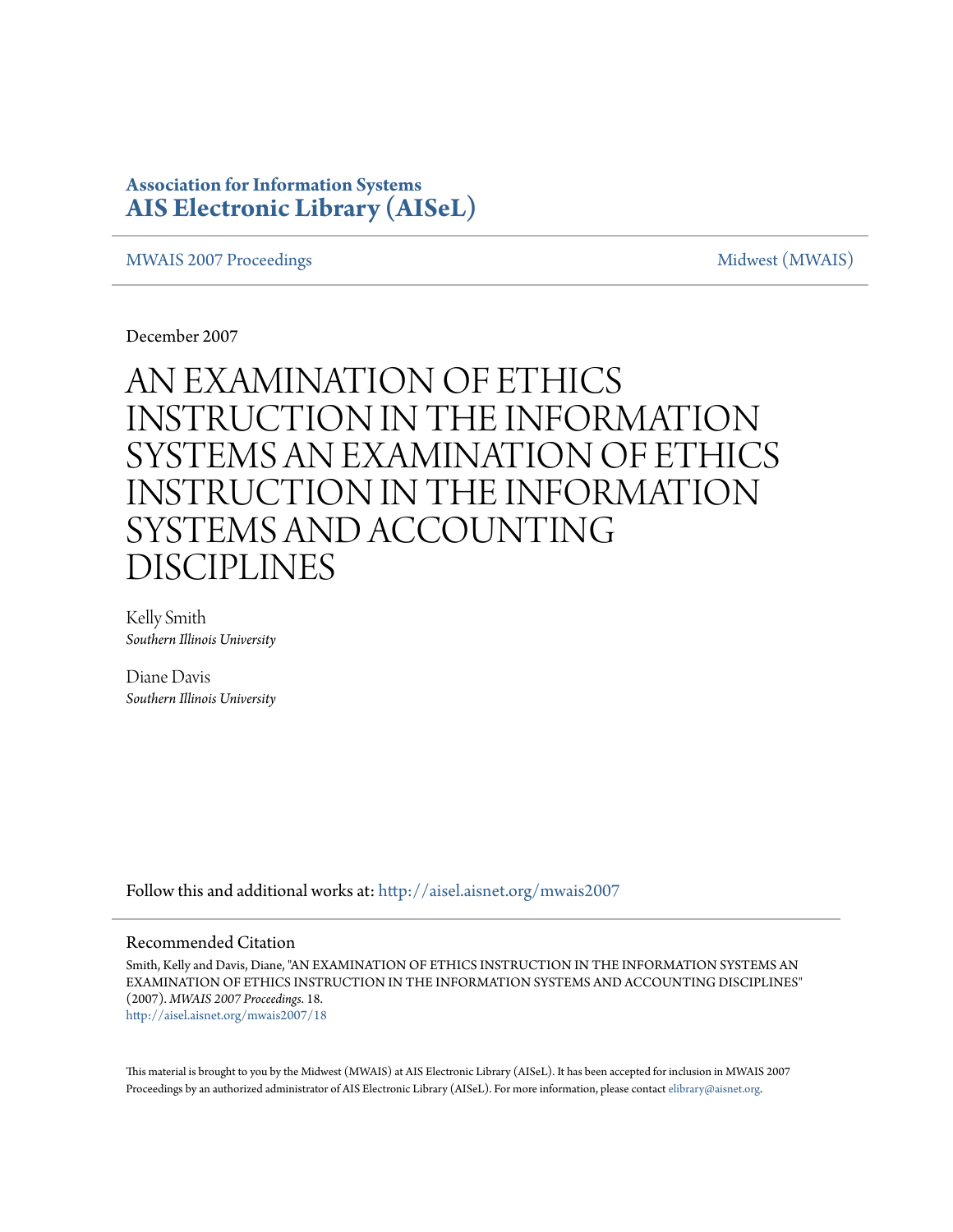# **AN EXAMINATION OF ETHICS INSTRUCTION IN THE INFORMATION SYSTEMS AND ACCOUNTING DISCIPLINES**

Kelly J. Smith Diane C. Davis at Carbondale at Carbondale kjsmith@siu.edu dcdavis@siu.edu

Southern Illinois University Southern Illinois University

#### **ABSTRACT**

*In light of several recent highly publicized unethical acts (e.g., unauthorized access of data, identity theft, and various other cybercrimes) in the field of information technology, there is a renewed sense of urgency for ethics education. The purpose of this study was to determine: (1) the ethics requirements established for undergraduate students in information systems and accounting, (2) the instructional methods used to teach ethics in these two disciplines, and (3) the content areas to be covered. An online survey was sent to a random sample of 213 Information Systems and Accounting instructors across the United States. There were 40 instructors who completed the survey for a response rate of 19%; 36 usable surveys from at least 28 different colleges were analyzed. Twenty-two percent of the respondents indicated they had a required ethics course taught within their department and 22% said they had an ethics requirement outside the department (some of these may have been the same respondents). The top two instructional methods used by the respondents were discussion (92%) and lecture (77%). The method they felt provided students with the best understanding of ethical issues was discussion (46%), then case studies (35%). The top two content areas the respondents felt should be included in ethics courses were (1) general ethical issues relating to fairness, honesty, respect, and integrity and (2) privacy and security of information.* 

### **KEYWORDS**

Ethics Requirements, Ethics Instructional Methods, Codes of Ethics

### **INTRODUCTION AND RATIONALE OF THE STUDY**

Every day Information Technology and Business professionals are faced with many ethical decisions. With the increasing risk of identity theft, network intrusions, and other computer crimes, it is the responsibility of educators to cultivate a new generation of graduates who are aware of computer-related ethical issues. According to Barnard, de Ridder, Pretorius, and Cohen (2003) computer ethics is the study of behavioral actions specifically concerning Information Technology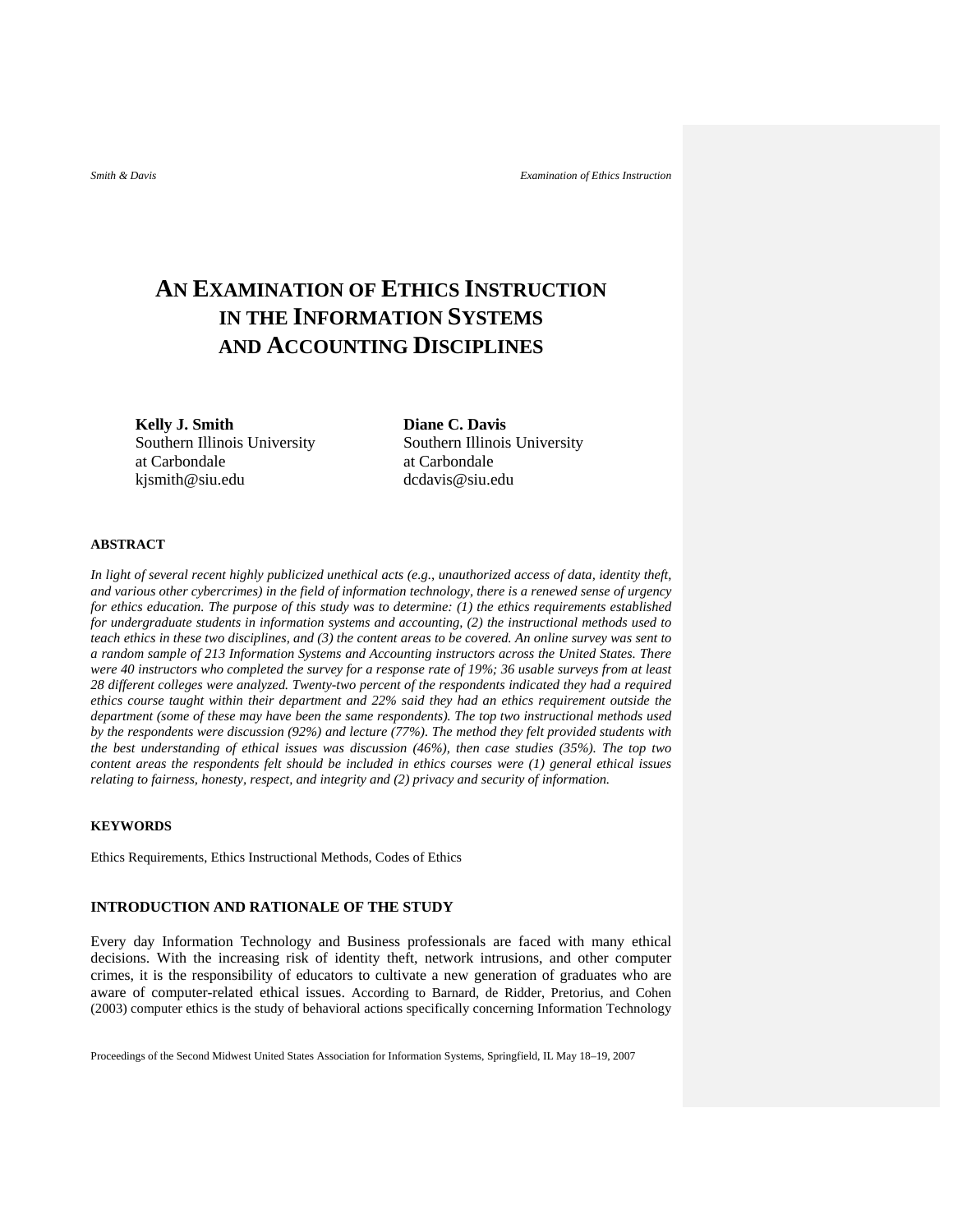professionals. The Institute of Business Ethics defines business ethics as "the application of ethical values to business behavior [. . .] it applies to the conduct of individuals and to the conduct of the organization as a whole" (p. 1). The ever increasing reports of unethical actions have highlighted the demand for ethics education. The ultimate goal of ethics instruction is to develop students who not only have an awareness of the importance of good ethical decision-making but also the ability to apply proper ethical behavior in day-to-day personal and professional activities.

The field of Information Technology has not been around as long as most other disciplines. Therefore, the issues that are seen in this area are newer than the issues in most other fields. For example, hacktivisim and other forms of cybercrime were started in the early 2000s (Spinello 2003). "The number of ITrelated security incidents is increasing—not only in the United States, but around the world" (Reynolds 2007 p. 69). With the increase of these computer-related crimes, came the public awareness of unethical acts that used the computer as a weapon. As the public awareness increases, so does the need for ethics instruction in the Information Technology/Information Systems' discipline.

Ethics is not a new topic to any field of study or group of professionals, and it has been taught for many years. In fact, most professional organizations have a code of ethics for its members to follow. For example, computer ethics is listed as one of the bodies of knowledge needed for an undergraduate degree in Computer Science education in the Association for Computing Machinery (ACM) Curricula 2001 (Lee, Dark, & Chen 2005). Ethics curricula and training programs are being developed in schools, universities, and government agencies; therefore, it is essential to identify key factors related to ethics instruction, including the amount of instruction needed, the philosophy/focus of the instruction, the instructional methods that are most effective, the use of codes of ethics, and specific content areas to emphasize.

#### **REVIEW OF LITERATURE**

In regard to how much ethics instruction is needed, many educators seem to agree that students have a greater ability to develop ethical knowledge and behavior when it is covered in more than one course. Searls (1988) felt that computing students did not have a basis for decision-making after taking just a traditional ethics course; however, he suggested that ethical issues be addressed across the computing curriculum. Sims (2002) stated that, "a stand-alone ethics module in the curriculum…will be more effective when the knowledge is integrated into the curriculum and applied" (p. 394).

Langenderfer and Rockness (1989) explained that Philosophy instructors teach ethics in such a way that, "moral issues related to business [. . .] are generally not the focus of these courses and are often entirely excluded" (p. 61). They suggest that ethicist and Accounting instructors work together in order to create a solid ethical framework and teach ethics effectively. Staehr (2002) also stated that computing professors should work with Philosophy instructors to teach ethics. Bishop (1992) described teaching of ethics in a Business course, in which two conceptual frameworks were used—societal-organizational ethics and individual ethics; he suggested that the instructors integrate discipline specific ethical situations into every course. Huff and Martin (1995) gave suggestions for objectives and content of ethics instruction. The researchers recognized that "the study of ethical and social issues is interdisciplinary in nature" (p. 76). However, they suggested that the issues are multidimensional and should be seen from the perspective of a computing professional, instead of a philosopher or social scientist. They presented a framework with the following three dimensions: 1) technical, 2) social, and 3) ethical (Huff & Martin 1995). The researchers stated that "students need a careful and critical examination at the undergraduate level of the ethical and social issues involved in computer design and use" (p. 76). They recommended integrating lab work and ethical issues.

Barnard, de Ridder, and Pretorius (2001) found several ways to integrate case studies into the curriculum, which included the use of the following: worksheets, criteria, and algorithms. Many scholars (Alam,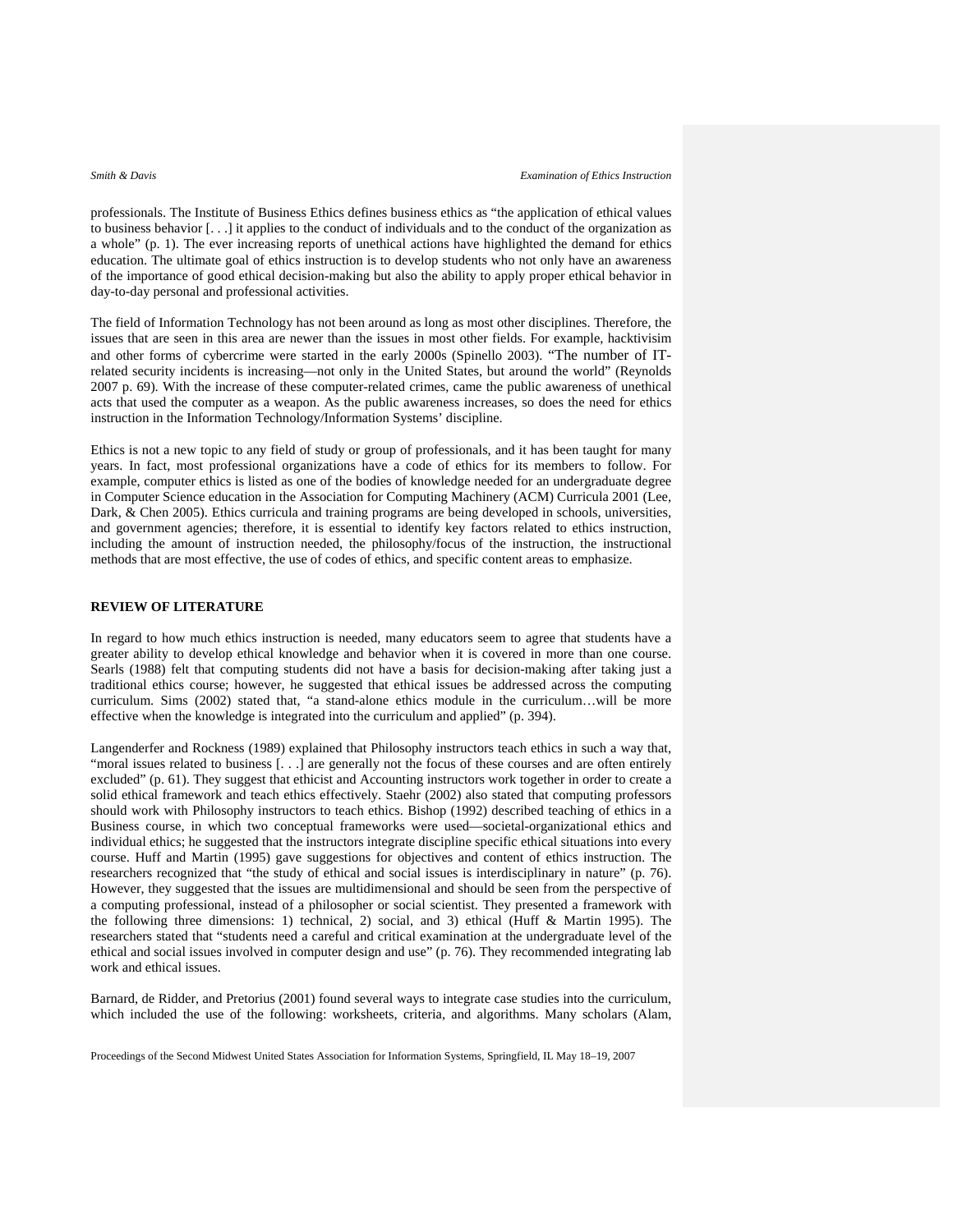1999; Benbunan-Fich 1998; Langenderfer & Rockness 1989) feel that case method instruction is the most effective methodology for undergraduate ethics education. However, a wide variety of methods are used to teach ethics in the Information Systems and Business disciplines. Some Business schools teach ethics within the Management discipline using lectures and workshops "in which case discussions, experimental exercises and other teaching methods may be employed" (Bishop 1992 p. 297). Staehr and Byrne (2003) conducted an experimental study in which they used the Defining Issues Test (DIT) to evaluate the effect of case method instruction in teaching a computer ethics course to an experimental group of seven senior computing undergraduates enrolled in a professional ethics course. The researchers found a significant difference between the control and experimental groups at the .05 level.

Codes of ethics were created for the Information Technology profession to address ethical concerns in the field (Oz 1993). In a study conducted by Gotterbarn and Riser (1997), a programming class was taught with the use of ACM's code of ethics, cases, and worksheets. The students were given a scenario to analyze and were asked to determine the appropriate framework for the scenario. Programming exercises were used to allow the students to gain an understanding and anticipation of ethical issues when developing software (Gotterbarn & Riser 1997). However, codes of ethics are not always viewed as the best way to provide students with a solid ethical framework. As Johnston and Snapper (1985) stated, "a code might be [used] to offer advice in cases of moral perplexity about what to do [. . .] If such cases present genuine perplexities, then they cannot and should not be solved by reference to a code" (p. 12).

#### **METHODOLOGY**

 $\overline{a}$ 

After conducting an in-depth literature review during the fall of 2006, a survey was written in November to determine 1) the ethics requirements established for undergraduate students in Information Systems/Computer Science and Accounting programs, 2) the instructional methods used, and 3) the use of codes of ethics and the general content areas instructors felt were most important for the ethics curriculum. The survey instrument was reviewed by a panel of experts and revised. Then an interactive Web page was developed and loaded onto a web server. The survey instrument was pilot-tested by a group of randomly selected instructors in the United States and revised one final time.

The list of colleges was obtained from the *U.S. News and World Report: America's Best Colleges 2007* issue to randomly select the sample. The A-Z college directory was used to select every fifteenth university from the list until a total of 128 colleges were chosen.<sup>1</sup> Those universities that did not have a Web site or access to e-mail addresses for the faculty were omitted, leaving a total of 89 colleges. From the remaining ones, the first faculty member listed with an e-mail address from the Accounting department and the first from the Information Technology/Information Systems department was selected. If the college did not have one of these departments, then there may have been only one faculty member selected. Various department names were used for the Information Technology selection, including such titles as Computer Science, Computer Information Systems, and Management Information Systems. An email message was sent to each of the selected faculty members the second week of March explaining the purpose of the study and a request to complete the online survey available at the link provided; this was a total of 146 emails (73 for Accounting and 73 for Information Systems). A follow-up e-mail message was sent a week later.

Since there was only a 14% return rate from the first group of e-mails, another group of colleges was selected. This time it was every twenty-fifth college from the list of America's Best Colleges 2007 which resulted in an additional 36 schools for a total of 125 colleges. This group had 67 email addresses (33 for

<sup>&</sup>lt;sup>1</sup> The list of colleges is available in the A-Z School Directory under the School Center section on the website at: http://www.usnews.com/usnews/edu/college/rankings/rankindex\_brief.php.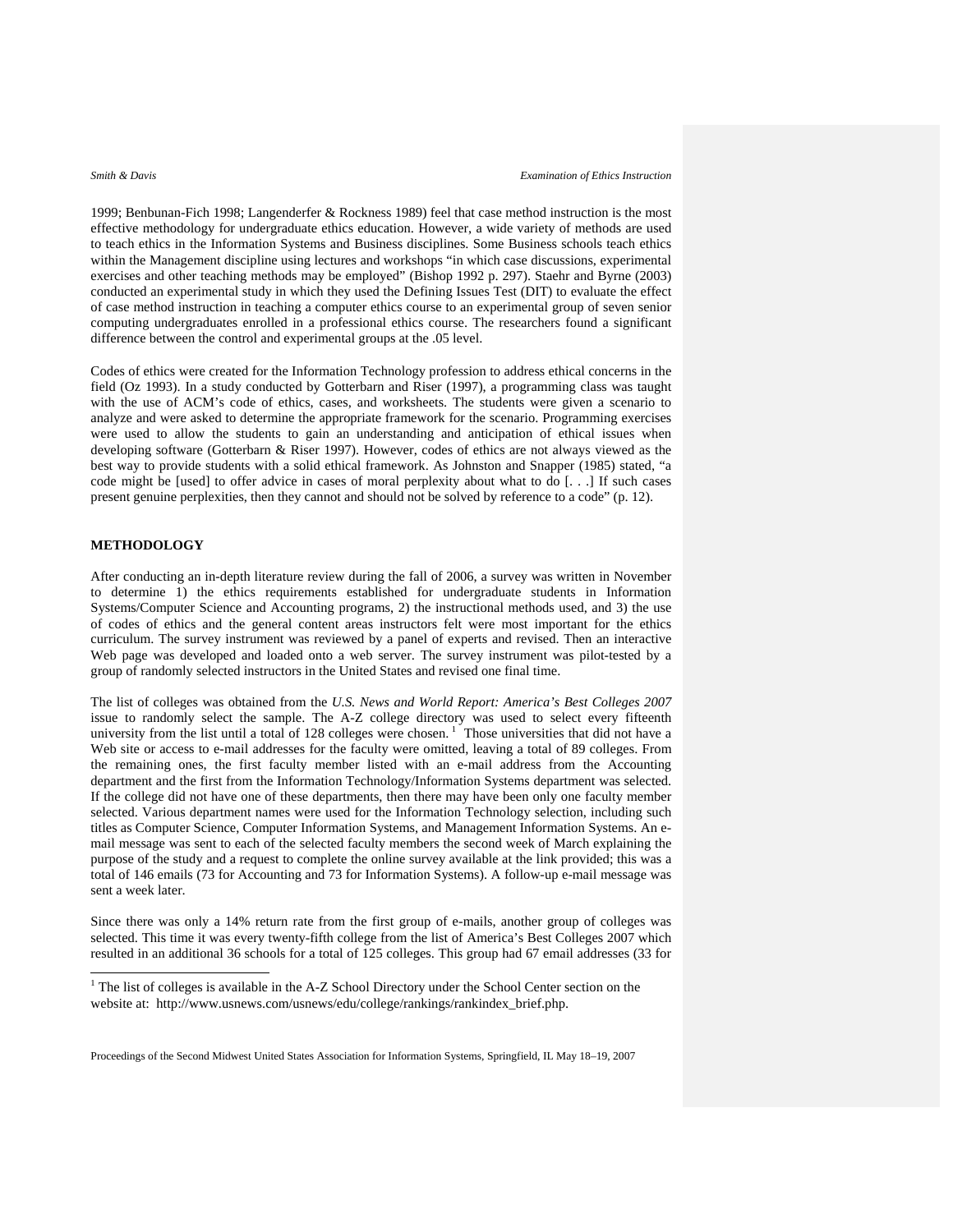Accounting and 34 for Information Systems) which resulted in an overall total of 213 addresses. The request to participate in the research study was sent to this group the first week of April with a follow-up the next week. There were 40 total responses to the survey for a response rate of 19%; 36 were usable after removing two that were not complete and two that were not undergraduate programs in four-year colleges.

#### **FINDINGS**

#### **Demographics**

There were at least 28 colleges represented (some did not give the name of the college and at least two had responses from faculty in both the Accounting and the Information Systems majors). There were 11 (31%) respondents that said they taught in a program for Accounting majors and 18 (50%) said Computer Science or Computer Information Systems. The other seven majors included finance, math, and Business administration (19%). There was an equal division between public (53%) and private (47%) four-year colleges.

#### **Ethics Course Requirements and Philosophical Focus**

The respondents were asked various questions regarding ethics requirements including the amount of ethics instruction required. The respondents were to mark all the options that applied to their department. Twenty-two percent of the respondents indicated they had an ethics course requirement in their department, 22% said they had a course offered as an elective, and 44% said they had units of instruction integrated into several courses within the department. Other requirements and offerings are shown in Table 1.

| <b>Ethics Requirements</b>                                                     | Percent |
|--------------------------------------------------------------------------------|---------|
| Specific course required outside the department, such as general education     | 22.2    |
| Specific course required from within the department                            | 22.2    |
| Specific course offered as an elective (not required) in the department        | 30.6    |
| Units of instruction integrated into at least one course within the department | 22.2    |
| Units of instruction integrated into several courses within the department     | 44.4    |
| No ethics instruction offered                                                  | 5.5     |
| Other                                                                          | 16.7    |

#### **Table 1. Ethics Courses Required or Offered**

The majority of those requiring a specific course in ethics for their majors indicated it was recommended that students take it during their junior year.

The respondents were asked their perceptions regarding the approach for helping students deal with ethical issues, such as philosophical, business, computing, and so forth. The largest number of respondents (50%) indicated they felt a combination of all approaches was best (as shown in Table 2). The next largest number (24%) felt a combination of philosophical and computing approaches was best.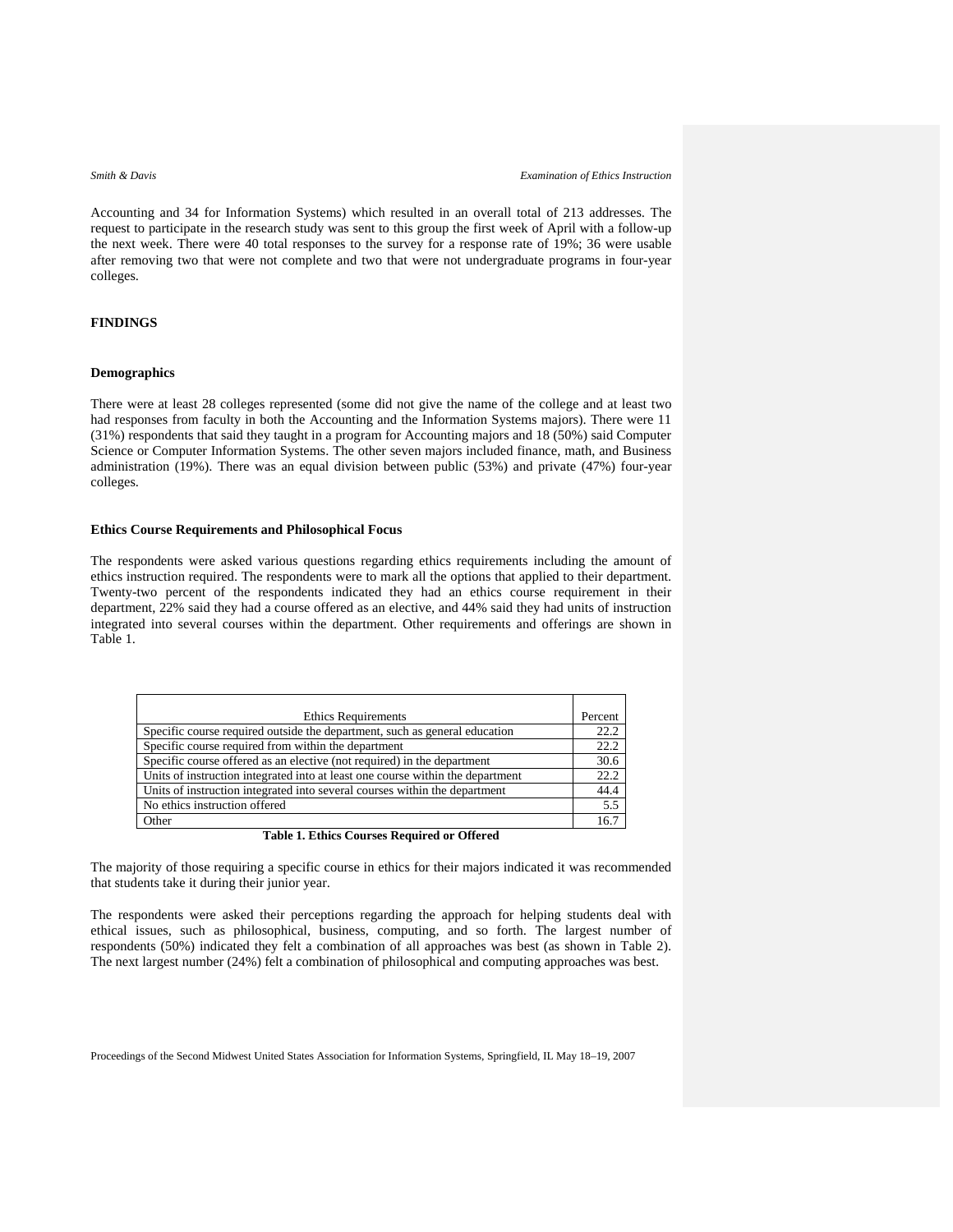| Focus/Approach                                                                                   | Percent |
|--------------------------------------------------------------------------------------------------|---------|
| Philosophical approach (i.e., utilitarian, rights, fairness, common good, and virtue)            | 10.3    |
| Business approach (i.e., normative theories, vincentian tradition, professional codes of ethics, |         |
| and personal values)                                                                             | 20.7    |
| Computing approach (i.e., social concerns, technical concerns, and professional concerns)        | 20.7    |
| A combination of philosophical and business approaches                                           | 24.1    |
| A combination of philosophical and computing approaches                                          | 10.3    |
| A combination of all approaches.                                                                 | 50.0    |

#### **Table 2. Philosophical Focus**

Somewhat related to the philosophical focus of the course is the background of the ethics' instructors. It was clear that almost everyone (93%) felt that the instructor should be knowledgeable in the discipline. It was also obvious that the majority (although a smaller percentage) did not feel that they needed to be taught by a theologian (76%) or a philosopher (55%); however, there was more indication of uncertainty with these issues. "Not sure" was the response given to the largest number of respondents in regard to whether students should be exposed to those with training in both areas—theology/philosophy and discipline—related as seen in Table 3.

| <b>Educational Background of Instructor</b>                                                                                                                                                    | <b>Yes</b> | N <sub>0</sub> | Not.<br>Sure |
|------------------------------------------------------------------------------------------------------------------------------------------------------------------------------------------------|------------|----------------|--------------|
| Students should take a course(s) taught by someone who has<br>training in theology.                                                                                                            | 10.3%      | 75.9%          | 13.8%        |
| Students should take a course(s) taught by someone who has<br>training in philosophy.                                                                                                          | 20.7%      | 55.2%          | 24.1%        |
| Students should take a course (s) taught by someone<br>knowledgeable in the discipline.                                                                                                        | 93.1%      | 3.5%           | 3.4%         |
| Students should take a course(s) taught by those trained in both<br>areas (either team taught or two courses).                                                                                 | 13.8%      | 41.4%          | 44.8%        |
| Students should take two courses: one from the general<br>education core taught by someone with training in theology or<br>philosophy and one from someone knowledgeable in the<br>discipline. | 17.2%      | 58.6%          | 24.1%        |
| It does not really matter who teaches the course.                                                                                                                                              | 13.8%      | 75.9%          | 10.3%        |

**Table 3. Background of Ethics' Instructors** 

#### **Instructional Methods**

There were three questions regarding the instructional methods used to teach ethics. The first question asked the instructors to indicate which instructional method(s) they used when providing ethics instruction (and to mark as many as used). The top three methods used by the respondents were discussion (92%), lecture (77%), and case studies (69%) as shown in Table 4. When asked the one method the respondents used the most, the largest number indicated discussion (46%), and the next largest, lecture (42%). In regard to the one method they felt provided students with the best understanding of ethical issues, the largest number stated discussion (46%) and the next largest was case studies (35%).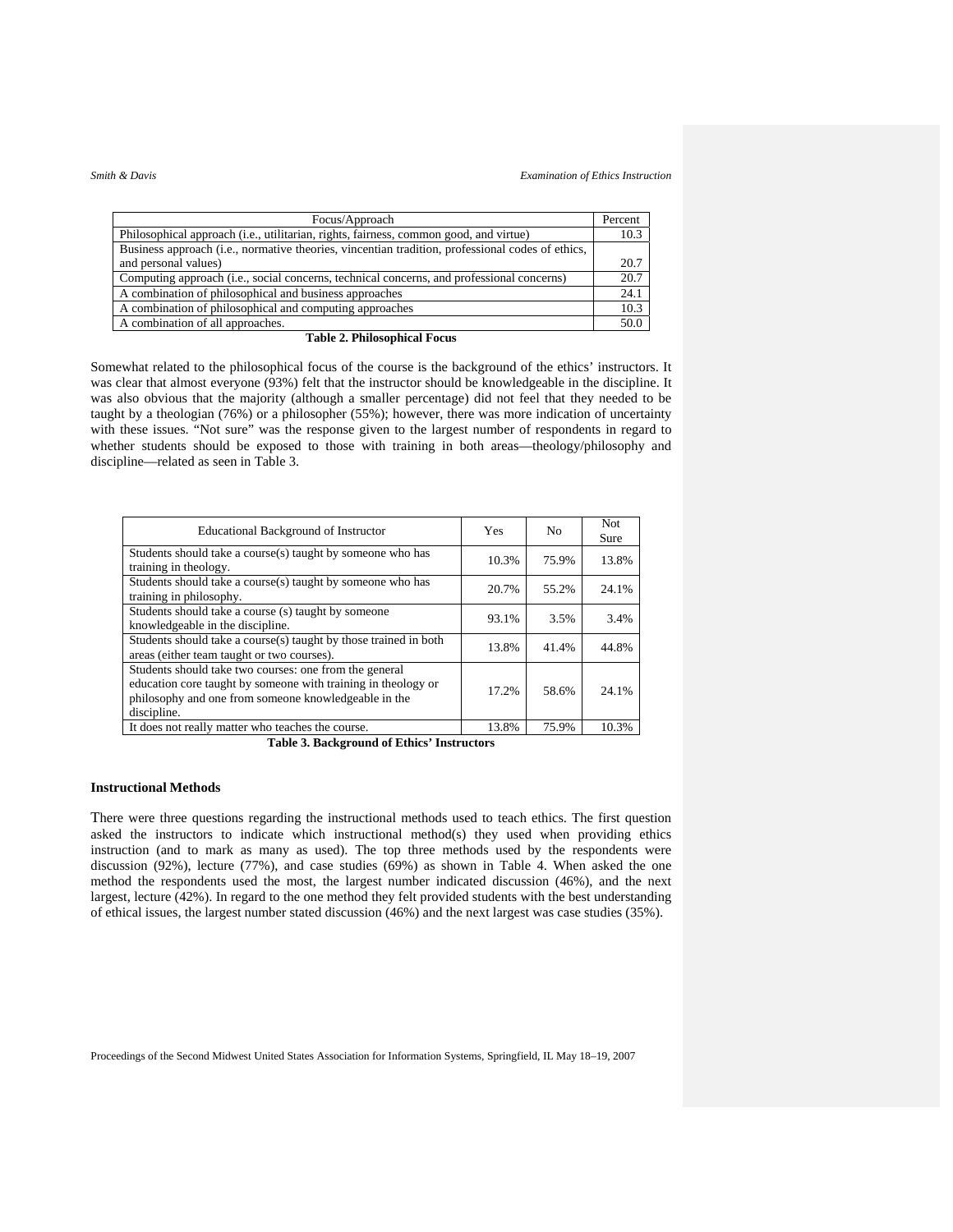| Percent |
|---------|
| 76.9    |
| 92.2    |
| 46.1    |
| 69.2    |
| 46.2    |
| 30.8    |
| 19.2    |
| 15.4    |
| 3.8     |
| 3.8     |
|         |

#### **Table 4. Ethics Instructional Methods**

#### **Codes of Ethics and Content Areas**

When asked about the department's position on whether a specific code of ethics should be used in ethics instruction within their programs, only 11% of the respondents indicated their department recommended a particular code of ethics be taught. The majority (61%) indicated that their department did not specify any particular code.

In an attempt to identify the content that instructors felt should be included in an ethics course taught in the discipline, the respondents were asked to rank nine specific items based on importance. They were to rank them from 1 (most important) to 9 (least important). The area of general ethical issues (fairness, honesty, respect, integrity) was ranked as the number one content area to be covered; it was followed by plagiarism, and privacy and security of information. The others are listed in order of ranked mean in Table 5.

| <b>Content Areas</b>                                                | Rank | Mean |
|---------------------------------------------------------------------|------|------|
| General ethical issues (fairness, honesty, respect, integrity)      |      | 2.6  |
| Privacy and security of information                                 |      | 3.5  |
| Intellectual property and copyright issues                          | 3    | 4.3  |
| Fraud                                                               |      | 4.5  |
| Plagiarism                                                          |      | 4.8  |
| Identity theft                                                      | 6    | 5.9  |
| Social engineering                                                  | ┑    | 6.2  |
| Spam, viruses, worms, intentional attacks on networks               | 8    | 6.4  |
| Use of the Internet (and other personal activities) on company time | Q    | 6.6  |

**Table 5. Content Areas for Ethics Course in the Discipline** 

#### **SUMMARY, CONCLUSIONS, AND RECOMMENDATIONS**

Data (relating to ethics course requirements, instructional methods, and content areas) from 36 instructors in Information Systems and Accounting disciplines of at least 28 different colleges were analyzed. Twenty-two percent of the respondents indicated they had a required ethics course taught within their department, 22% said they had a requirement for a course taught outside the department, and 44% indicated they had units of instruction integrated into several courses (some may have been the same respondents as they were asked to mark all that applied). These findings seemed to agree with other researchers and ethics instructors who felt that one traditional ethics course (Searls 1988) or one stand-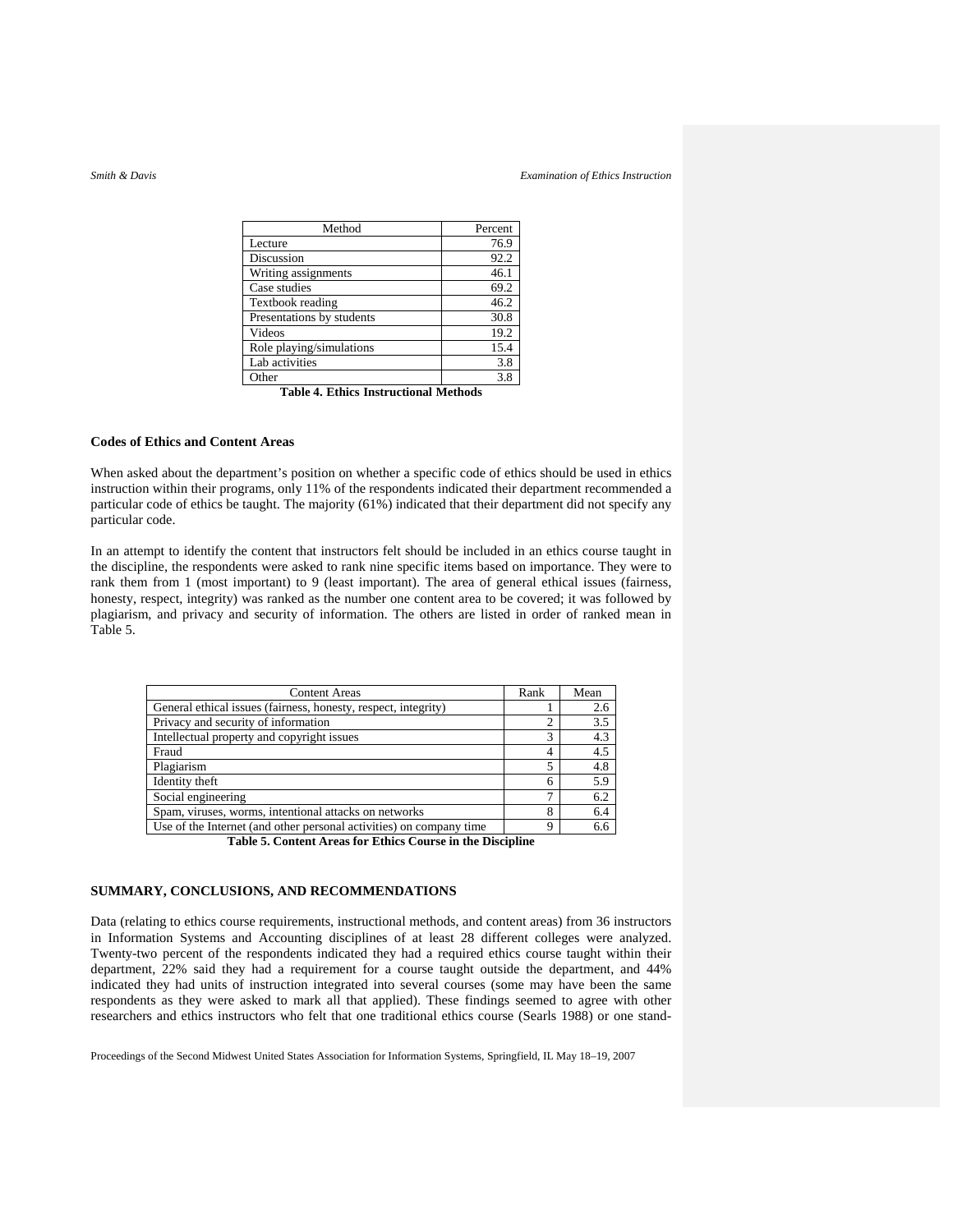alone module (Sims 2002) was not enough, and that ethics instruction should be addressed or integrated throughout the curriculum.

When considering the philosophy or focus of the course, the largest number of respondents (50%) indicated they felt a combination of all approaches or philosophies was best. According to the literature, some authors indicated a belief that Philosophy instructors teach ethics in a way that does not focus on moral issues as they relate to Business or the discipline. They (Langenderfer & Rockness 1989; Staehr 2002) felt that the ethicist or Philosophy instructors and those in the discipline (i.e., Accounting or computing) should work together to provide a solid ethical framework. Huff and Martin (1995) felt that the ethical and social issues were multidimensional and should primarily be seen from the perspective of the discipline instead of from a philosopher or social scientist.

The top methods of instruction used by the respondents were discussion (92%) and lecture (77%). The one method that they felt provided students with the best understanding of ethical issues was discussion (46%); it was followed by case studies (35%). These findings agree with the research from other scholars (Alam 1999; Benbunan-Fich 1998; Langenderfer & Rockness 1989) who felt that case method instruction was the most effective methodology for undergraduate ethics education. However, the findings show that even though many felt it was the best method, not as many instructors used this method as others, such as discussion and lecture. Huff and Martin (1995) recommended integrating lab work and ethical issues; however, only 3% of the instructors in this study indicated using lab activities to teach ethics.

The findings indicated that although some instructors use codes of ethics, the majority of departments do not require a specific code. The top four content areas ranked as most important for an ethics course in the discipline were (1) general ethical issues (fairness, honesty, respect, integrity), (2) privacy and security of information, (3) intellectual property and copyright issues, and (4) fraud.

More research should be conducted in this area to continue to identify how much instruction is needed and what approach and methodologies are the most effective to better prepare students for ethical decision-making activities in the workplace. Specifically, research into exactly what types of instructional methods and approaches (philosophies) result in the greatest development of ethical standards in students is recommended. This would involve more in-depth research with an experimental study, but would likely find answers to some of the questions many are still asking about ethics instruction.

#### **REFERENCES**

Alam, F. K. "Ethics and Accounting Education," *Teaching Business Ethics (2:*3), 1999, pp. 261–272.

- Barnard, A., de Ridder, C., and Pretorius, L. "Teaching Computer Ethics as Part of Computer Science and Information Systems Curricula," *Proceedings of the 31st SACLA Conference*, *Bronkhorstspruit*, *South Africa*, 2001, pp. 70–77.
- Barnard, A., de Ridder, C., Pretorius, L., and Cohen, E. "Integrating Computer Ethics into the Computing Curriculum: A Framework for Implementation," *Proceedings of the Informing Science and Information Technology Education Joint Conference, Pori, Finland,* 2003, pp. 265–279.
- Benbunan-Fich, R. "Guidelines for Using Case Scenarios to Teach Computer Ethics," *AMC* SIGCAS *Computers and Society (28*:3), 1998, pp. 20–24.
- Bishop, R. T. (1992). "Integrating Business Ethics into an Undergraduate Curriculum," *Journal of Business Ethics (11*:4), pp. 291–299.

Gotterbarn, D., and Riser, R. "Ethics Activities in Computer Science Courses: Goals and Issues," ACM SIGCAS *Computers and Society (27*:1), 1997, pp. 10–15.

Huff, C., and Martin, C. D. "Computing Consequences: A framework for Teaching Ethical Computing," *Communications of the ACM (38*:12), 1995, pp. 75–84.

Institute of Business Ethics. "Frequently Asked Questions," http://www.ibe.org.uk/faq.htm#whatbe, February 2, 2007

Proceedings of the Second Midwest United States Association for Information Systems, Springfield, IL May 18–19, 2007

**Formatted:** English (U.S.)